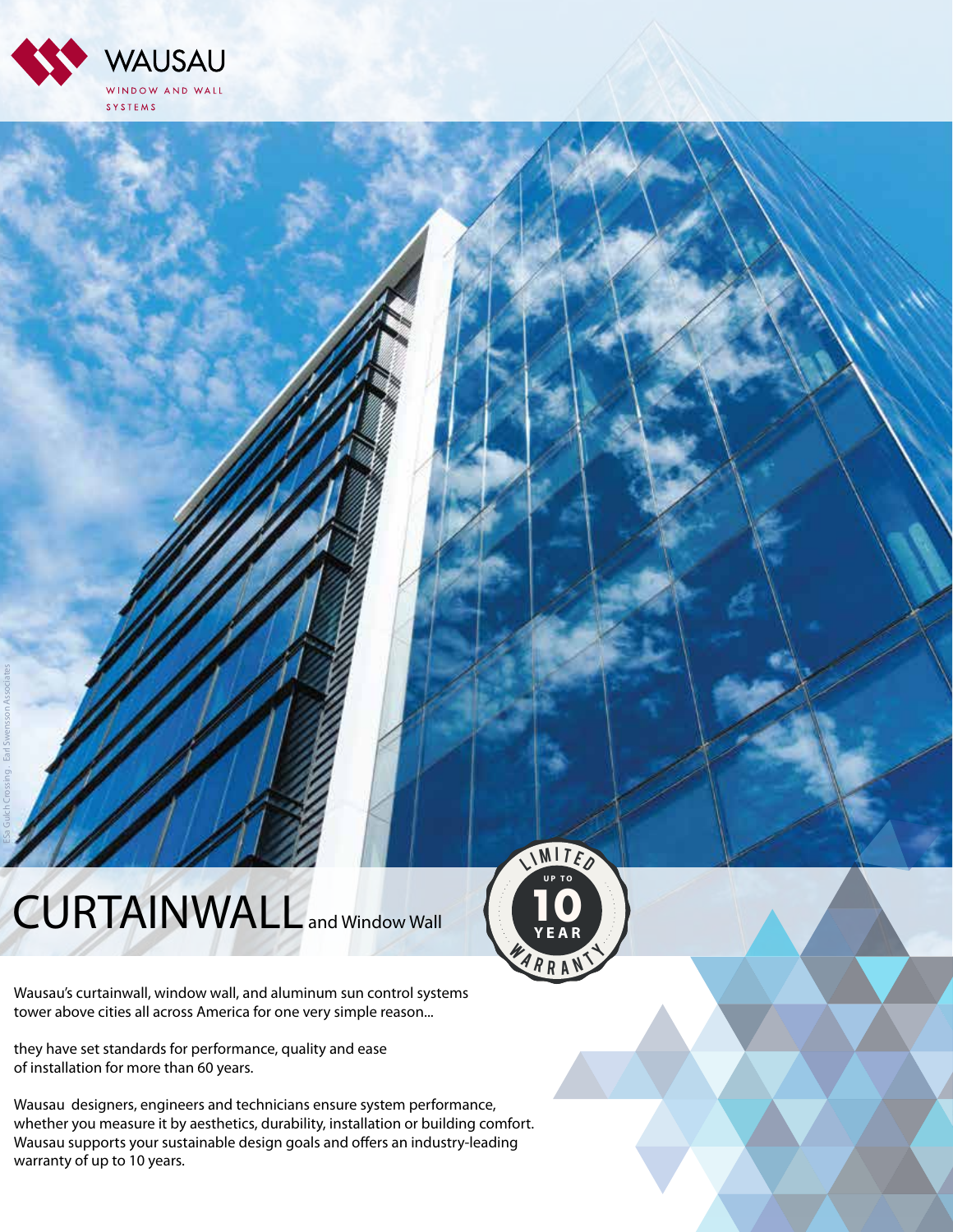### INvision 6250i-HR, HRX and 7250i-UW

Factory-assembled and -glazed for ease of installation High performance polyamide thermal barrier

- $\blacktriangleright$  2-1/2" or 3" face width -5-1/4" to 8-1/4" frame depth with polyamide thermal barrier
- $\blacktriangleright$  Interlocking frame design accommodates seismic, live load, and thermal building movements
- **Pressure-equalized** rain screen design
- Captured, two-side or four-side structural glazed
- Glazing and sealing in a controlled factory environment
- ▶ Zero sightline vents, exterior sun shades, and interior light shelves available ro sightline vents,<br>terior sun shades, and<br>terior light shelves available<br>Allowable Air | Water

| Allowable Air                | Water             |                                           | CRF <sub>r</sub> | STC                 |
|------------------------------|-------------------|-------------------------------------------|------------------|---------------------|
| 0.06<br>cfm/sqft at 6.24 psf | 15 <sub>psf</sub> | $0.29 \text{ to } 0.63$<br>BTU/hr.sqft.°F | 73 to 77         | 32 <sub>to</sub> 34 |



Jack-bolt anchors allow for full three-way adjustment "off the rig," optimizing hoisting and handling time. Edge-of-slab and top-of-slab anchor base options are available.



Tests results may vary Tests results may vary Thermally-improved 7250-UW unitized wall also available.

| Unitized CurtainWall |  |
|----------------------|--|
| and sun control      |  |

3"

7-1/4"

7250i-UW Unitized



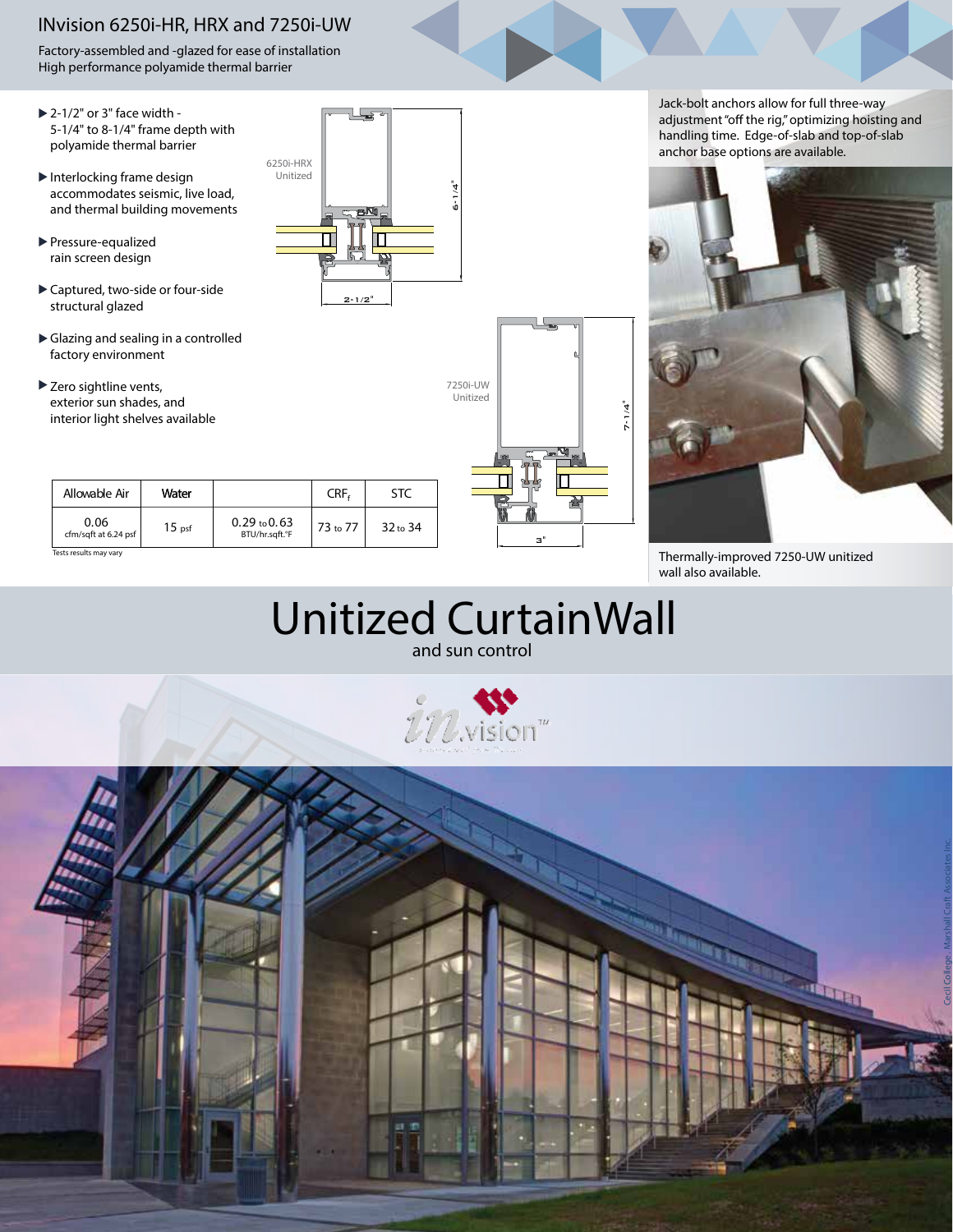### INvision 10250i-BHM

Blast Hazard Mitigating unitized wall Wausau engineering expertise

#### SuperWall™ SSG Four-Side Silicone

Dramatic all-glass accents . Ideal for atria Factory-glazed carrier frames

- 6-3/4", 7-3/4", 8-3/4", or 10-3/4" overall depth (with 1" glass)
- Narrow 2-1/2" mullions maximize daylight opening
- Carrier frames glazed in a factory-controlled environment
- Accepts standard, structural silicone insulating glass units - economical and fast replacements available
- Stacking mullions accept reinforcing for free-span atrium applications
- Matching 2-1/2" inside and outside 90 degree corner mullions
- Field face-sealed
- Exterior accent trim available



| Allowable Air                | Water             | NFRC U-Factor                             | CRF <sub>c</sub> | <b>STC</b> |
|------------------------------|-------------------|-------------------------------------------|------------------|------------|
| 0.06<br>cfm/sqft at 6.24 psf | 15 <sub>psf</sub> | $0.37 \text{ to } 0.55$<br>BTU/hr.saft.°F | 70 to 74         | 31 to 34   |

NOTE: Determination of peak pressure, impulse, and Performance Condition (to include Hazard Condition and Protection Level) Tests results may vary



Low Medium High High Very High Safe None

of the Owner's security/blast consultant; not the Owner's security/blast consultant

4 3b 3a 2

www.wausauwindow.com

Download details, specifications, Revit<sup>™</sup> models and product performance information

None Low Medium High Very Low

Performance Condition **Protection Level Hazard Level Description of Window Glazing Response** 

- Control solar heat gain and harvest natural daylight to meet sustainable design goals
- Increase Projection Factor (PF) and decrease solar cut-off angles
- A variety of pre-engineered configurations
- Modular design and integral alignment features for ease of installation
- Thermally-improved mullion attachments
- Laser- or water-jet, precision-cut, factory-attached end caps
- Vertical sun shades available for east and west facades



EAR ST Sun Shades and Light Shelves



## Exterior Sun Shades **Interior Light Shelves Interior Light Shelves**

- $\blacktriangleright$  Redirect south daylight off ceiling surfaces so light penetrates farther
- Control glare at high solar altitudes
- $\blacktriangleright$  Diffuse, reflective, upper surfaces maximize light - lower surfaces match decor
- A variety of pre-engineered configurations
- Use with sun shades for maximum daylight harvest
- Shelf depth up to 30"
- Optional easy-to-clean removable infill panels





System fails catastrophically. Glazing cracks. Fragments on floor within 1m of window. Glazing cracks. Dusting of fragments. Glazing cracks. Fragments impact lower 0.6m of wall. Glazing cracks. Fragments on floor within 3m of window. No glazing breakage or visible damage.